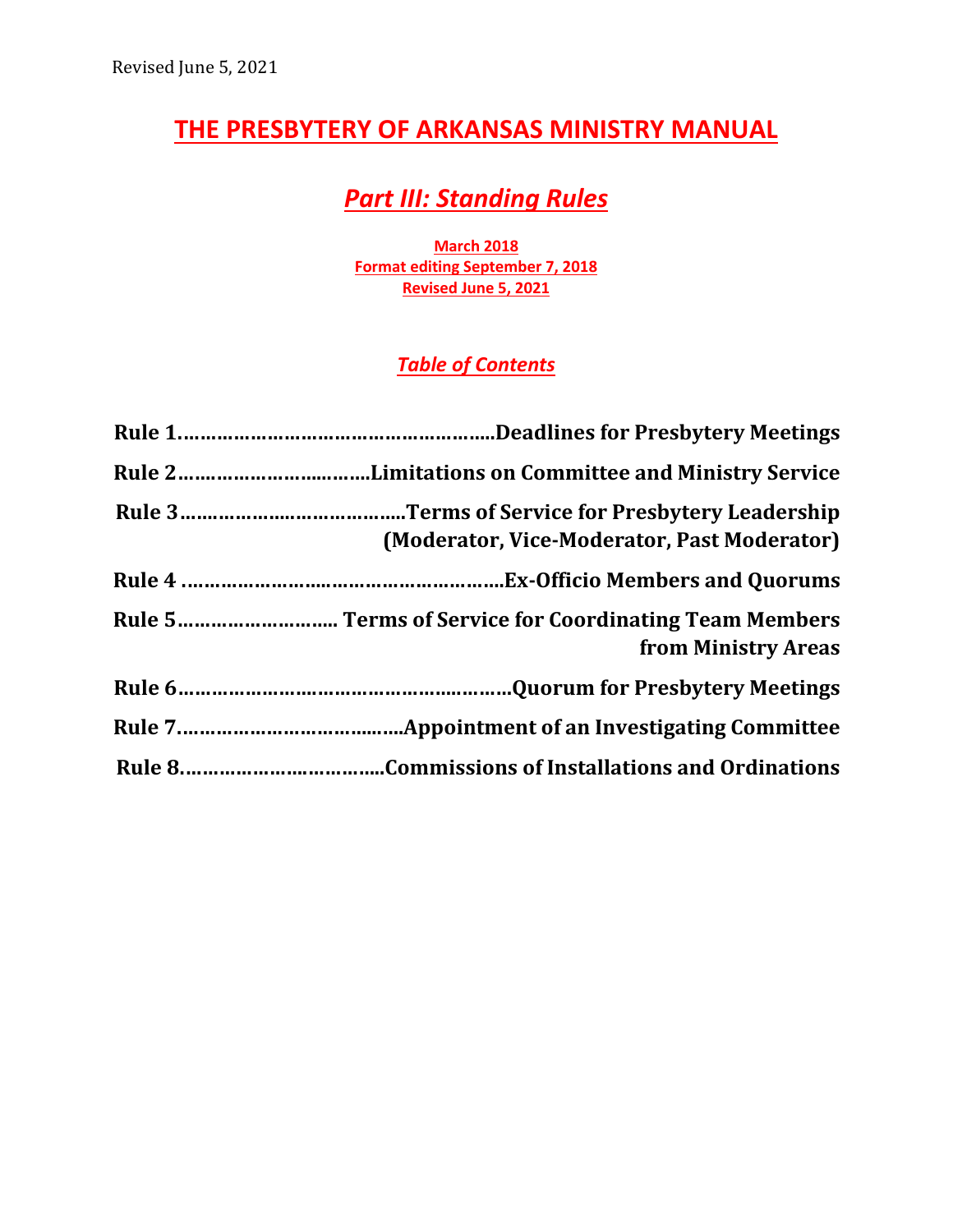# **Standing Rule #1**

#### **Deadlines for Presbytery Meetings**

All business to come before the presbytery must be submitted in writing to the Stated Clerk no later than 7 days prior to the date of the stated or calling meeting. Business not submitted by the deadline is treated as new business. It is the responsibility of the maker of the motion of any new business to provide hard copies for all commissioners. The Stated Clerk will post the docket and all relevant documents no later than 7 days prior to a Stated Meeting. (Approved 10/22/16, Revised 3/6/20)

#### **Standing Rule #2**

#### **Limitations on Committee Ministry Service**

In an effort to engage diverse voices from across the presbytery and honor the commitment of time and energy of ministry members, individuals may not serve concurrently on more than one of the following committees and subcommittees: COM, CPM, Mission, Youth/Young Adults/ and Campus Ministry, Campus Ministry subcommittee (except those automatically assigned to Youth, Young Adults, and Campus Ministry), Administration, Future of the Church, or Disaster Preparedness and Response. An exception is made for those who are automatically members of more than one ministry, committee or subcommittee by virtue of office or role in the presbytery. (Approved 10/22/16; Repealed 3/6/20)

#### **Standing Rule #3**

# **Terms of Service for Presbytery Leadership (Moderator, Vice-Moderator, Past Moderator)**

The terms of service for the Past Moderator (as moderator of Coordinating Team), Moderator of Presbytery and Vice-Moderator of Presbytery shall be from January 1- December 31 of each year of service. (NB if Section 4 of the O&S is amended, the titles will be changed to reflect the change) (Approved 2/17/17)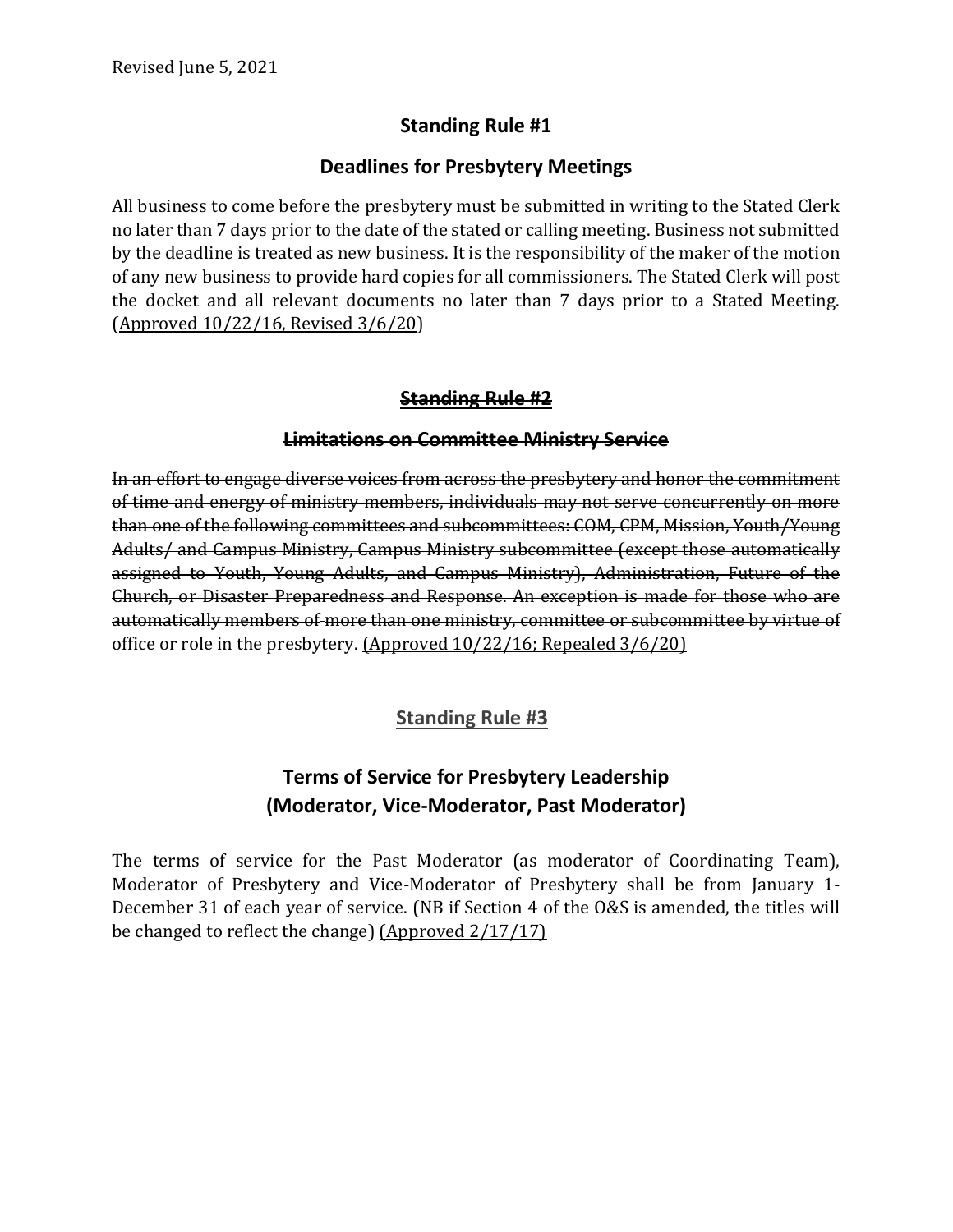## **Standing Rule #4**

#### **Ex-Officio Members and Quorum**

Ex-officio members of the Coordinating Team (Moderator of Presbytery, Vice-Moderator of Presbytery, General Presbyter, Stated Clerk, Treasurer, and representative of the Committee on Nominations) shall count toward the presence of a quorum pursuant to the rules set forth in the Organization and Structure and Committee and Ministry Duties sections of the Presbytery Ministry Manual. (Approved 2/17/17; Revised 3/6/20;Repealed 6/5/2021)

## **Standing Rule #5**

## **Terms of Service for Coordinating Team Members from Ministry Area**

Members of the CT appointed to represent ministry areas or committees shall remain members of CT until their successors are named. If an individual is no longer an active member of the committee he/she represented, the position is declared vacant until a successor is named. (Approved 2/17/17)

# **Standing Rule #6**

#### **Quorum**

A quorum for stated meetings of the Presbytery of Arkansas shall be twenty (20) Ruling Elders and twenty (20) Ministers of the Word and Sacrament, with representation from at least twenty (20) congregations by either a Ruling Elder or Minister of the Word and Sacrament.

A quorum for Special, Called, or Adjourned meetings of the Presbytery of Arkansas shall be ten (10) Ruling Elders and ten (10) Ministers of the Word and Sacrament, with representation from at least ten (10) congregations by either a Ruling Elder or Minister of the Word and Sacrament. (Note: "Only those ministers and elder commissioners within a 75 mile radius of the place of meeting shall be expected to attend a special meeting." Ministry Manual Part 1: Organization and Structure, lines 63-65) (Approved 2/17/18)

# **Standing Rule #7**